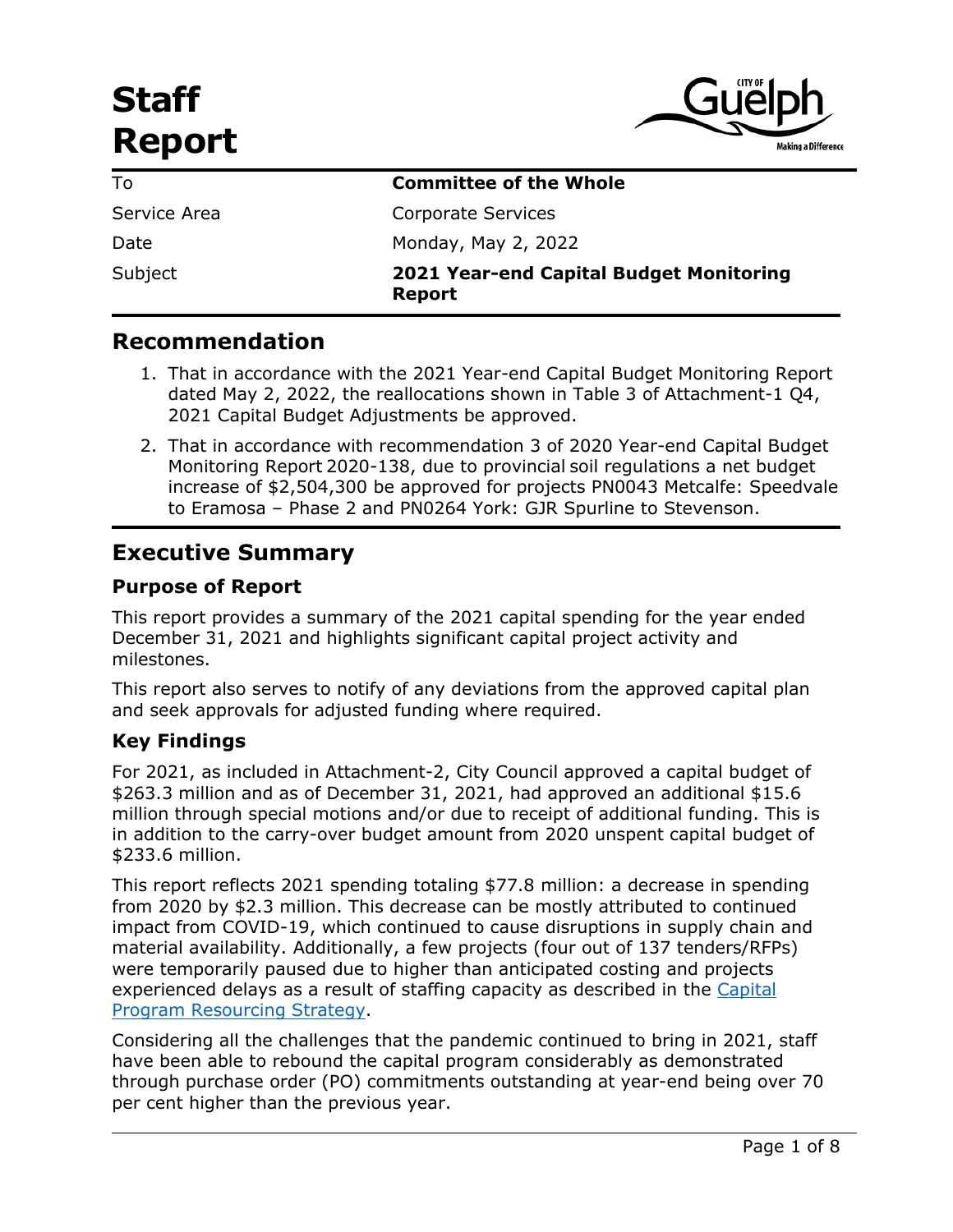Approximately 45 per cent of the \$77.8 million spent during 2021 can be attributed to 25 key projects that had in-year spending amounts greater than a million dollars. A summary of what was completed includes the following highlights by program of work; \$8.5 million for five corporate projects; \$8.2 million for three wastewater service projects; \$6.8 million for four transportation systems projects; \$5.6 million for three water services projects; \$2.9 million for two open spaces, recreation, culture, and library projects; \$2.6 million for seven emergency services projects and \$1.3 million for a solid waste management project.

Additional project details are outlined in the body of the report under the appropriate strategic pillar.

# **Financial Implications**

Substantial capital work has been completed in 2021 with \$77.8 million spent. The 2021 uncommitted carry-over budget into 2022 is \$363.3 million and will be spent in future years as on-going multi-year projects continue to progress. As was addressed through the [Inflationary Financial Impact Strategy report,](ms-word:ofe|u|https://guelph.escribemeetings.com/Reports/Inflationary%20Financial%20Impact%20Strategy%20-%202022-118.docx) staff are focused on prioritizing capital projects and managing budget pressures with a focus on moving forward with critical work, within a Council-approved methodology, given the current cost environment.

Two projects required additional budget due to new On-site and Excess Soil Regulations, PN0043 Metcalfe: Speedvale to Eramosa – Phase 2 and PN0264 York: GJR Spurline to Stevenson. Additional funding is being requested to be approved by Council from tax and rate reserve funds as well as development charge reserve funds. This reporting satisfies Council resolutions 3 and 4 as approved in May 2021 through the [2020 Year-end Capital Budget Monitoring Report 2021-138.](https://pub-guelph.escribemeetings.com/filestream.ashx?DocumentId=14699)

# **Report**

This report provides a summary of the annual capital spending as of December 31, 2021 and highlights significant capital project activity and milestones. A summary of financial capital activity can be found in Attachment-2

Capital budget carried over from 2020 was \$233.6 million, Council approved a 2021 capital budget of \$263.3 million in December 2020; as well, capital budget additions of \$15.6 million have been made since that time. This provided for a total available budget in 2021 of \$516.6 million.

The total year-to-date capital spending is \$77.8 million, which is \$2.3 million less than 2020. This decrease can be mostly attributed to the continued impacts of COVID-19, causing delays due to provincial restrictions, supply chain interruptions and volatile pricing which caused the pause of some projects. Further, staff continuity and capacity challenges continued to impact project timelines or delay project start dates as the City often relies on temporary capital project managers that, at times, leave for full-time employment in the midst of projects. Outstanding PO commitments total \$70.1 million as of December 31, which is \$28.8 million or 70 per cent more than December 31, 2020.

Year-end uncommitted approved budget remains high at \$363.3 million however with the recently approved [Capital Program Resourcing Strategy,](https://pub-guelph.escribemeetings.com/Meeting.aspx?Id=1f4b1a71-7093-4098-bc8f-5ecd13967aa9&Agenda=Agenda&lang=English&Item=36&Tab=attachments) the City will increase project delivery capacity and see increased annual spending over time,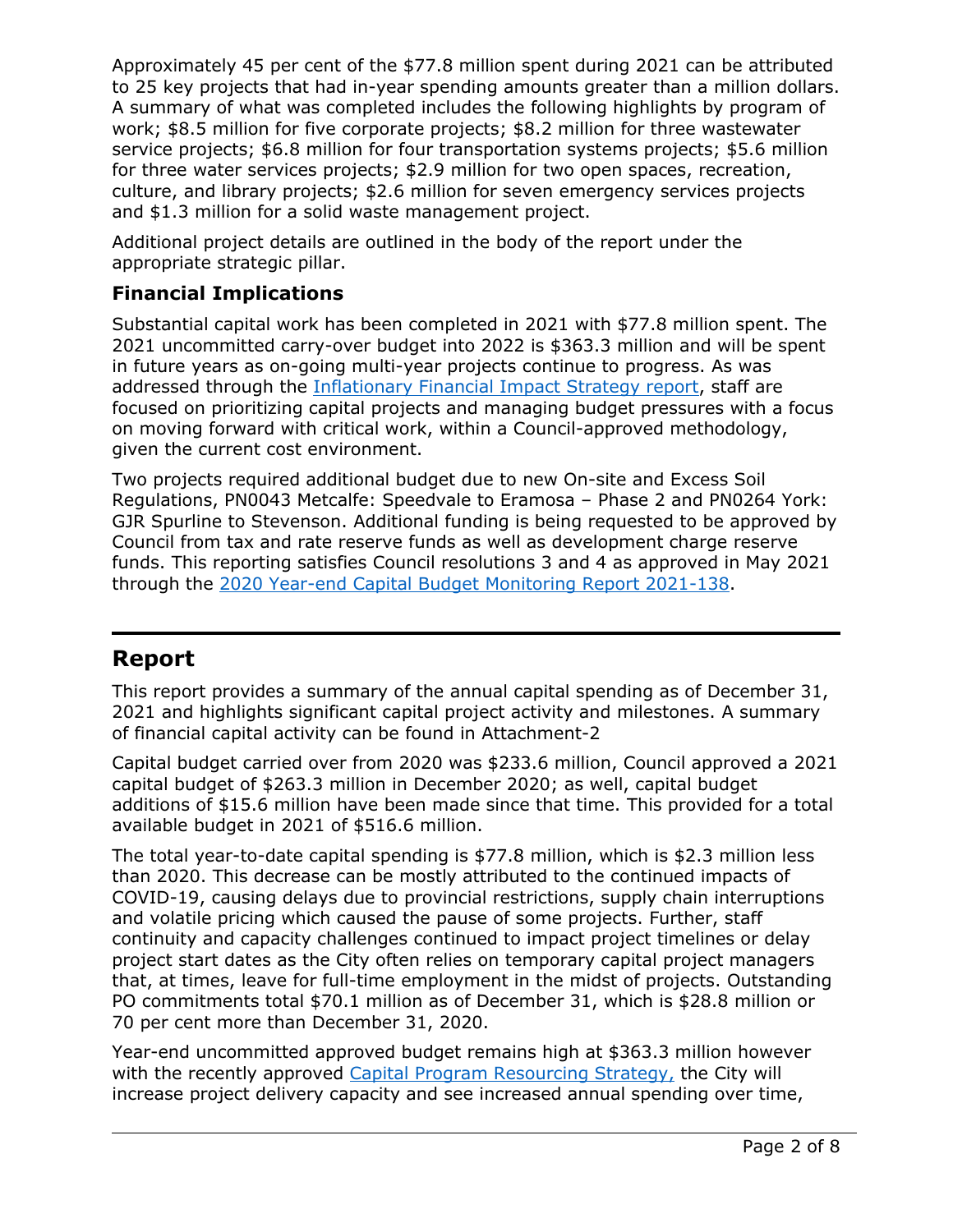drawing down the uncommitted budget over the implementation of the strategy. In addition, the available budget provides flexibility in addressing inflationary pressures as communicated to Council in April 2022.

#### **Powering our future**

The [Powering our future](https://guelph.ca/city-hall/budget-and-finance/city-budget/2021-budget/priorities/powering-our-future/) priority includes Economic Development and Tourism, Culture, Smart Cities Office, and Strategy Innovation and Intergovernmental Services.

This priority area includes two capital projects, one being the citywide fibre-optic network and the other being the Hanlon Creek Business Park (HCBP). 2021 spending and current PO commitments total \$1.9 million.

The citywide fibre-optic network project is underway and currently in the construction phase. The project will likely be completed by the end of 2026, as the project was delayed due to COVID-19. Where possible, opportunities are being leveraged to complete conduit work during ongoing road reconstruction to provide efficiencies and cost savings. This project will see fibre-optic networking connect City-owned facilities and traffic controllers over the next five years removing the City's reliance on third-party providers.

Work at the HCBP to prepare lots for sale as well as the required environmental monitoring is ongoing. Sale of the Phase 3 lands expected in 2022 will replenish the Industrial Land Reserve.

#### **Sustaining our future**

The [Sustaining our future](https://guelph.ca/city-hall/budget-and-finance/city-budget/2021-budget/priorities/sustaining-our-future/) priority includes Environmental Services, Planning and Building Services, Stormwater, Parks Operations, and Energy Management.

The sustaining our future capital budget is the largest of the strategic plan and 2021 capital spending on projects within this priority was \$33.8 million with another \$38.3 million in PO commitments as of December 31, 2021. This leaves \$138.7 million of budget to be executed. The majority of this unspent budget relates to work at the water and wastewater plants as well as underground watermain and sanitary sewer infrastructure as part of road reconstruction works.

Water Services is undertaking several large multi-year capital projects including the FM Woods Station Upgrade (\$25.8 million uncommitted), Paisley Pump Upgrades (\$2.1 million uncommitted), and the replacement of Clythe Water Treatment Plant (\$6.4 million uncommitted), all of which are in the initial planning stages. Significant Water Services capital spends for 2021 totaling \$5.6 million involve work on three environmental service projects; FM Woods Station Upgrade (\$2.6 million); Meter Repair and Replacement (\$1.8 million) and New Water Supply (\$1.2 million).

At the Wastewater Treatment Plant, work is being completed in the multi-year program to upgrade/replace the aeration blowers to support energy efficiency initiatives. This work is anticipated to be tendered for the construction phase during 2022 (\$6.7 million uncommitted). In addition, two standby generators have been installed and will provide backup power for Plant 4 and process control. With the installation of these two generators the whole facility now has emergency backup power to allow the treatment process to continue and to meet environmental compliance approval limits in all circumstances. Annual utility savings are anticipated for this project and will be based on several factors that continue to evolve. Once project milestones are completed, estimates will be provided.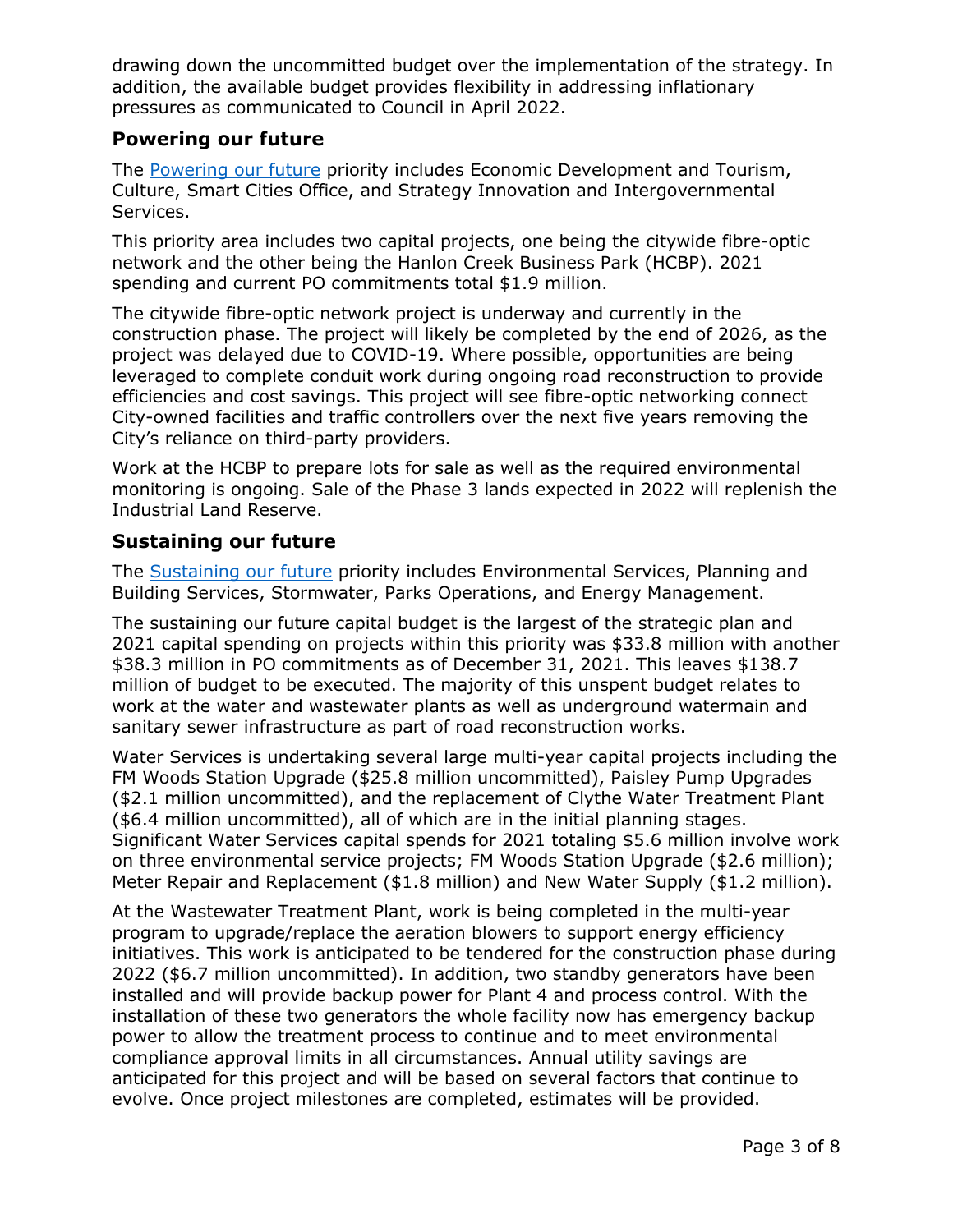Significant wastewater capital spends for 2021 totaling \$8.2 million, involve work on road reconstruction projects; York-GJR Spurline-Stevenson (\$3.7 million); Stevenson St N Reconstruction, Bennett Ave to Era (\$2.8 million) and Manitoba Street- Ontario Street to Huron Street (\$1.6 million). Due to new On-site and Excess Soil Regulations projects that require the movement of soils, primarily road reconstruction with pipe replacement, are requiring increased budgets to meet these new regulations. In 2021 PN0043 Metcalfe: Speedvale to Eramosa – Phase 2 and PN0264 York: GJR Spurline to Stevenson required an increase in budget to proceed, approval of this additional funding is being requested to be approved by Council from tax and rate reserve funds as well as development charge reserve funds as part of this report.

Emergency sewer main repairs were required on a trunk sanitary sewer main within Howitt Creek due to soil erosion, this issue was discovered during the ongoing investigation of stormwater channels and therefore was outside of any planned renewal project. Funding was obtained from previous budget reallocation balances and the biosolids facility upgrade, as per Table 3 of Attachment 1. Council approval of BR-21CAP-88 & BR-21CAP-92 is requested via this report.

Solid waste services had a significant capital spend of \$1.3 million for the Public Drop Off Scales and Software Upgrade project. In order to proceed additional work was required on the site due to geological conditions were different than those indicated by pre-construction investigation. Funding was reallocated from other Solid Waste capital accounts, as per Table 3 of Attachment 1. Council approval of BR-21CAP-91 is requested via this report.

In Planning and Building Services, work continues on the Clair Maltby Secondary Plan. The Draft Master Environmental Servicing Plan and Secondary Plan have been released and the latest project update indicates that the project will be completed by the second quarter of 2022.

# **Navigating our future**

The [Navigating our future](https://guelph.ca/city-hall/budget-and-finance/city-budget/2021-budget/priorities/navigating-our-future/) priority includes Transportation Services, Guelph Transit and Parking.

From a capital budget perspective, navigating our future priority includes most transportation-related projects including road reconstruction, the active transportation network, and transit. 2021 spending and PO commitments for projects totaled \$27.7 million, leaving \$38.6 million of budget to be executed. Projects in the procurement stage include \$4.3 million for the electrification upgrades at Transit Operations Facility, as well as projects to be tendered in early 2022 such as \$2.8 million for Speedvale Road (Elmira Road to Imperial Road) and \$5.0 million for York Road (Stevenson Street South to Victoria Road South).

The Request For Proposal (RFP) for electrical infrastructure upgrades and electric bus chargers as part of the Transit Operations Facility work was awarded at the end of the second quarter. This work will allow the City to move forward with the electrification of the transit fleet, a key initiative of the navigating our future priority. The RFP for the replacement of four diesel buses with electric buses has been awarded and marked the first milestone in the City's commitment to electrification of the transit fleet in support of the 100RE strategy.

Staff were successful in their application for Investing in Canada Infrastructure Program COVID-19 Resilience Infrastructure Stream grants for two active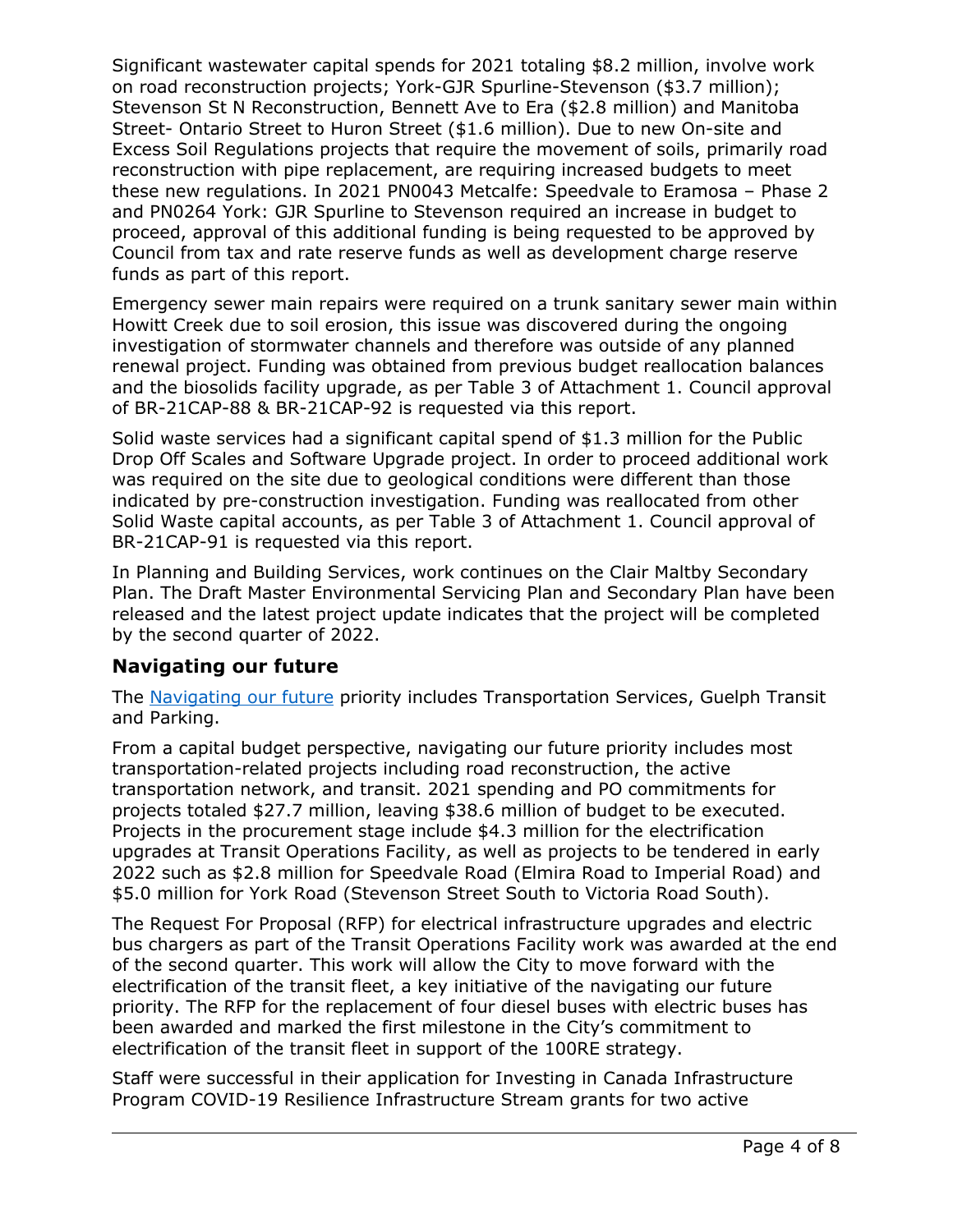transportation projects. A pedestrian crossing on College Avenue will be relocated to align with the City's active transportation network (\$99,400), and the Hanlon Creek Boulevard Multi-use Path will be paved with the funding received (\$698,300).

Significant transportation systems capital spends for 2021 totaling \$6.8 million, involve work on two engineering and transportation services projects which include the Road Restoration and Resurfacing Program (\$1.9 million paving Gordon street from south of Stone Road to Harts Lane; Elanor Court; Eric Court; and Fobert Court) and Norwich Pedestrian Bridge (\$1.1 million). Further, investment in vehicle and equipment life cycle included: Bus Replacement (\$2.3 million) and Public Works Vehicle and Equipment Replacement (\$1.5 million).

Work continued on the Downtown Infrastructure Revitalization Program, with additional budget required due to cost increases and additional work identified through initial stages of the program. Funding was transferred in from related capital projects to allow this work to proceed in order to ensure timely development of overall plan for downtown infrastructure renewal. Council approval of BR-21CAP-77 is requested via this report.

#### **Working together for our future**

The [Working together for our future](https://guelph.ca/city-hall/budget-and-finance/city-budget/2021-budget/priorities/working-together-for-our-future/) priority includes many of the internal facing services like Finance, Corporate Fleet, Human Resources, Legal, Realty, and Court Services, Information Technology, Strategic Communication and Community Engagement, and the City Clerk's Office.

Capital projects that align with working together for our future include projects to leverage technology to improve how the City communicates with residents and delivers service. 2021 capital spending and PO commitments as of December 31, 2021 were \$5.4 million, which relates primarily to investments in software applications to support digitization of services and Information Technology lifecycle replacement. Total budget left to execute for this priority was \$3.0 million at the end of the year which includes \$1.9 million for the replacement of the City's current property tax billing software and point-of-sale systems which will support the Service Simplified Strategy. This system acquisition is nearing the end of the procurement process and will be implemented through 2022.

# **Building our future**

The [Building our future](https://guelph.ca/city-hall/budget-and-finance/city-budget/2021-budget/priorities/building-our-future/) priority includes Recreation Services, Community Investment, Public Works, Corporate and Community Safety, all of the Emergency Services including Fire, Paramedic and Police, Guelph Public Library, Corporate Building Maintenance, and Infrastructure Planning and Construction.

This is the second largest Strategic Plan priority from a capital budget perspective with the building of key assets a main driver. Approved budget for Baker Street Redevelopment (including the library, open space, and parking), and South End Community Centre account for over 74 per cent of this priority. See the [City's](https://guelph.ca/living/construction-projects/capital-projects/)  [capital projects webpage](https://guelph.ca/living/construction-projects/capital-projects/) for quarterly updates on these and other Tier 1 capital projects.

2021 capital spending on projects within the building our future priority was \$24.4 million with another \$16.4 million in PO commitments as of December 31, 2021. The majority of the 2021 spending in this priority relates to capital infrastructure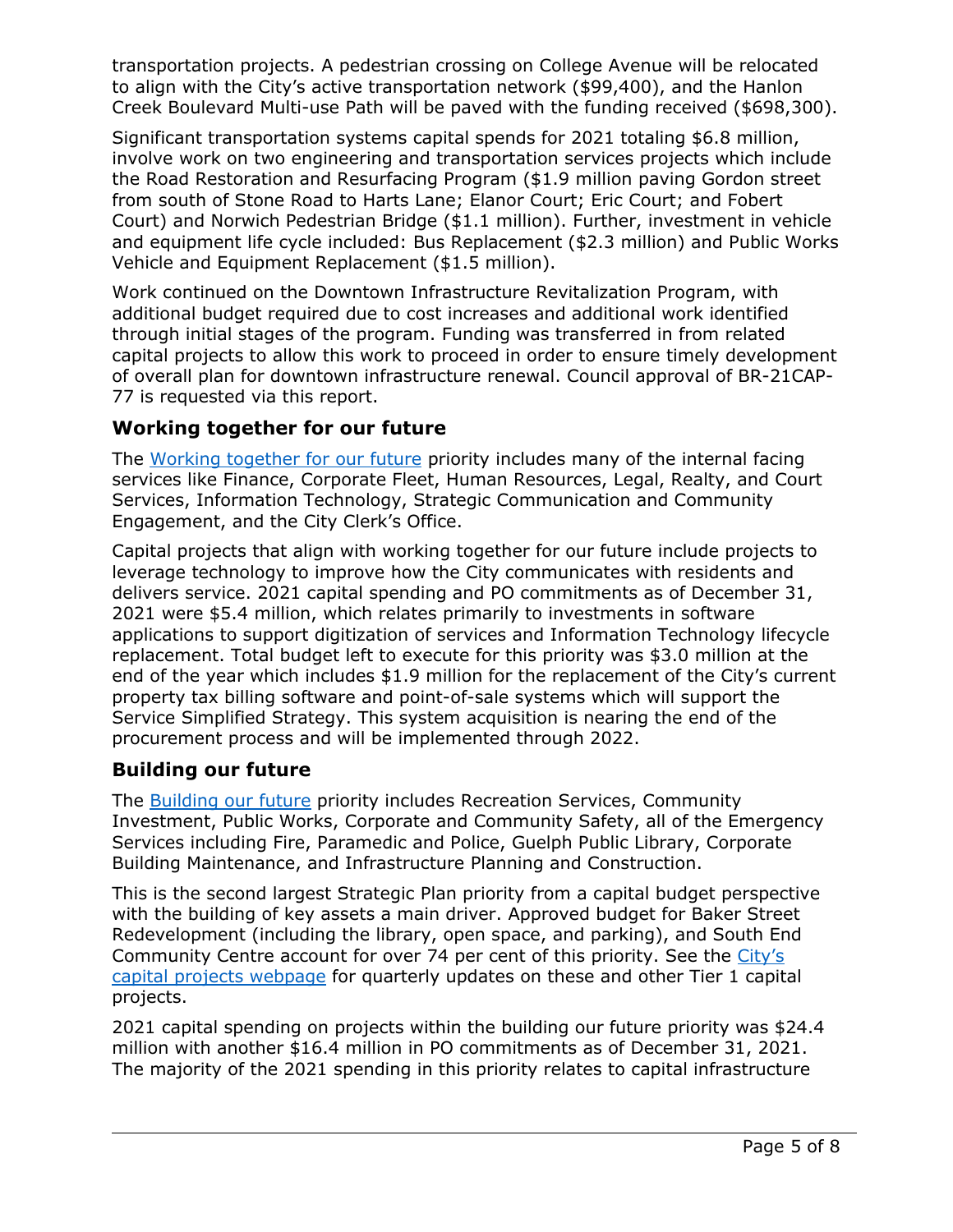renewal for corporate facilities which supports the Corporate Asset Management Plan to maintain the City's assets.

From a corporate Facility Design and Construction perspective, projects include spending of \$5.3 million including; Baker Street Redevelopment (\$2.5 million) and Drill Hall Assessment and Repair (\$1.6 million). As part of the funding provided to the County of Wellington, \$1.8 million was spent on capital improvements for Social Housing and the Asset Management Division advanced the Corporate Asset Management System implementation with a spend of \$1.3 million.

Major work in open spaces, recreation, culture, and library program focused on upgrades and renewals in parks and recreation facilities. Parks Facility Renewal spent \$1.5 million to replace facilities at Hanlon Creek Park, improvements to Goldie Park, and Exhibition Park. An additional \$1.2 million was spent to replace outdoor recreation amenities at Norm Jary Park, St. George's Park, W.E. Hamilton Park, Bullfrog Park, Clair Park, Kortright Hills Park and Westminster Woods Park. Spending will continue on these projects until the work is completed in 2022.

Recreation Facilities Renewal spent \$1.4 million to upgrade chillers at two ice rink refrigeration systems, upgrades on pool boilers, replacement of the turf at the Sports Dome and began the replacement to Heating, Ventilation and airconditioning (HVAC) system at West End Community Centre (WECC). These equipment upgrades will result in energy and cost savings while reducing greenhouse gas (GHG) emissions. The most significant GHG emission reductions will be seen through the completion of the replacement of the aging HVAC equipment at WECC.

Emergency Services had several major project expenditures totaling \$2.6 million, two relating to facilities being Guelph Police Services Headquarters Renovation project (\$0.57 million) and Fire Facilities Renewal project (\$0.33 million). Fire Services completed projects for Bunker Gear and Small Kit replacement (\$0.65 million). Guelph Police Services had major spends for the Fleet and Fleet Equipment Replacement (\$0.53 million) and Information Technology Hardware projects (\$0.27 million). Finally, the Guelph-Wellington Paramedic Services spent (\$0.24 million) on vehicle replacements.

# **Safe Restart Grants and other Grant Funding Updates**

The City was able to secure funding through a number of grant programs, some application based while others are annual programs that were enhanced for 2021. In the current environment all municipalities are looking for support from other levels of government and partners, and in some cases grant opportunities are greatly oversubscribed, leading to us as well as others unable to obtain funds. The City will continue to put forward applications were appropriate for the projects that have the best chance of successive, however, there is an expectation the competition is only going to increase for some of these limited funding opportunities.

The City received \$798 thousand of funding for active transportation projects under the Investing in Canada Infrastructure Program (ICIP) COVID-19 Resilience Stream, and the City also received \$147 thousand to expand our tree canopy.

Staff are working diligently to identify grant funding opportunities, prioritize projects based on eligibility requirements and to prepare high quality applications in time to meet tight application deadlines. Notably, in May 2021, the Ministry of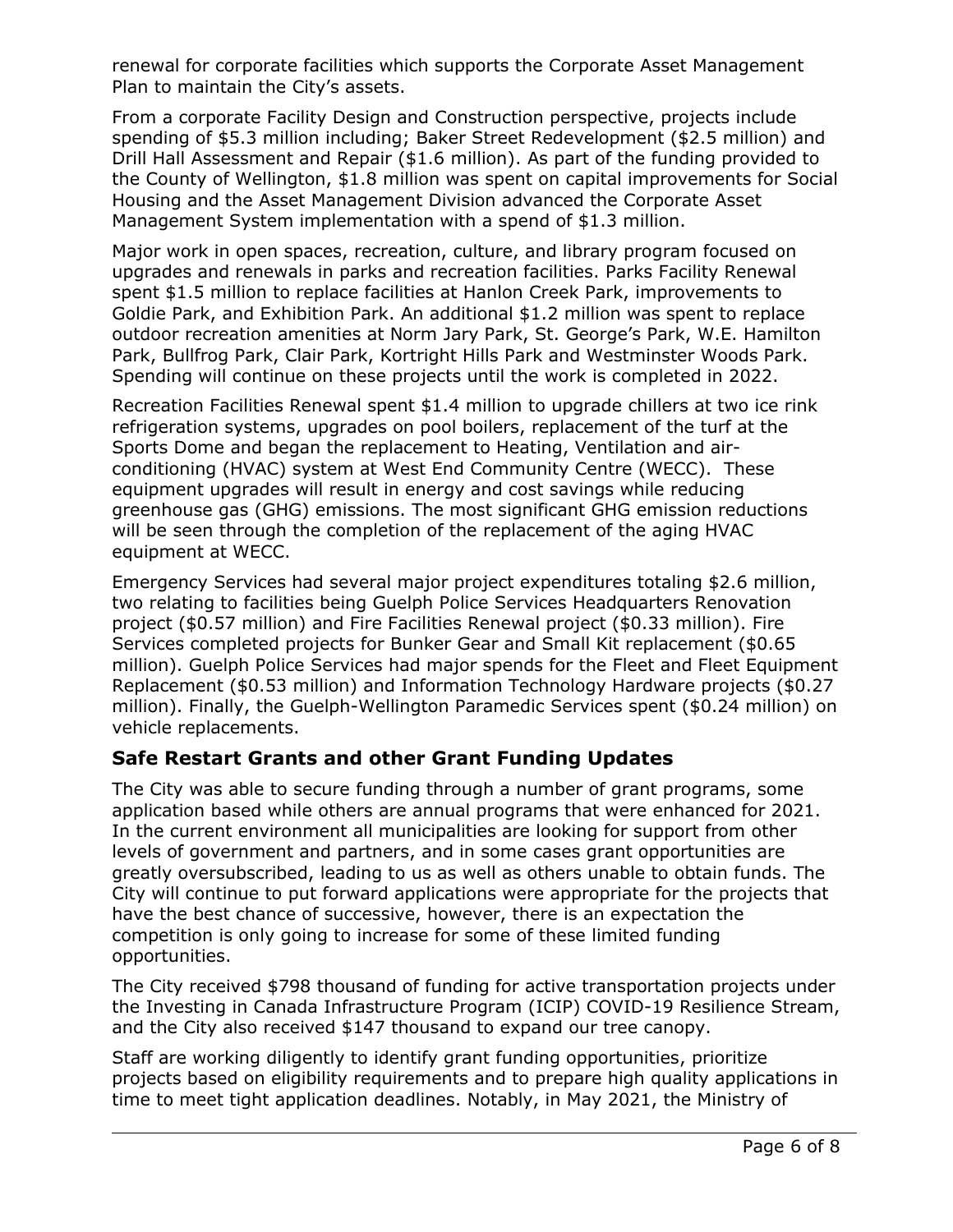Transportation announced a new intake under the public transit stream of the ICIP. The City has \$23.6 million in unused allocated funding to leverage as part of this intake. Staff are currently prioritizing projects for application.

City staff are also working diligently to submit applications to Infrastructure Canada's Disaster Mitigation and Adaptation Fund. Applications have been prepared to secure grant funding for Priority Upgrades to the Stormwater Management Network and retrofits to the F.M. Woods Water Treatment Plant. Funding decisions are expected in 2022. If successful, the federal government will cover 40 per cent of eligible costs.

2021 also saw the federal government double the Federal Gas Tax, now renamed the Canada Community-Building Fund. The City received an additional \$8 million for a total of \$16.4 million from this funding stream.

# **Financial Implications**

Ongoing monitoring of capital spending ensures projects and services are delivered as intended and that any financial impacts or risks are addressed proactively.

The pandemic has caused significant issues across the globe which has led to supply chain issues related to supply and movement of goods. This has created significant volatility in pricing for capital projects reliant on the impacted materials. Critical to the City's projects are pricing related to steel, plastics, and other related construction materials. As this uncertainty continues, the ability to predict where prices will go is difficult and the focus is on ensuring the best use of City's funds are being made based on the requirements of each project.

# **Consultations**

Corporate Management Team

# **Strategic Plan Alignment**

Reporting quarterly on the financial status of the operating and capital budget supports the Strategic Plan's Working Together for our Future pillar through maintaining a fiscally responsible local government.

#### **Attachments**

Attachment-1: 2021 Capital Budget Adjustments

Attachment-2: 2021 Capital Spending

# **Departmental Approval**

Antti Vilkko, General Manager, Facilities and Energy Management

Jennifer Rose, General Manager, Environmental Services

Doug Godfrey, General Manager, Operations

Gene Matthews, General Manager, Parks

Danna Evans, General Manager, Culture and Recreation

Terry Gayman, General Manager, Engineering and Transportation Services/City Engineer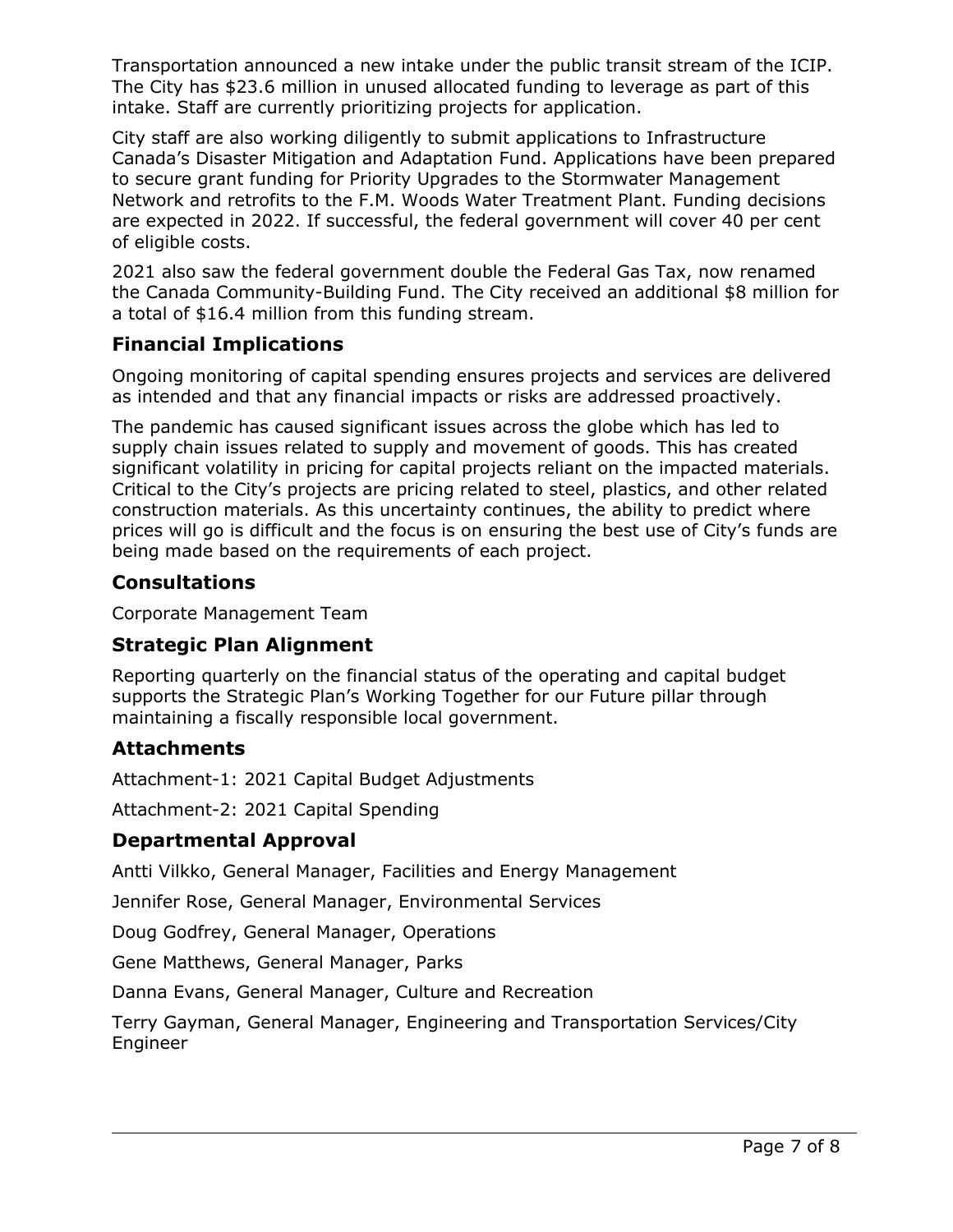# **Report Author(s)**

Greg Clark, CPA, CMA Manager, Financial Strategy and Long-term Planning Lisa Bell, CPA, CGA Senior Corporate Analyst, Capital Planning

#### **This report was approved by:**

Tara Baker General Manager Finance/City Treasurer Corporate Services 519-822-1260 Extension 2084 tara.baker@guelph.ca

#### **This report was recommended by:**

Trevor Lee Deputy Chief Administrative Officer Corporate Services 519-822-1260 Extension 2281 trevor.lee@guelph.ca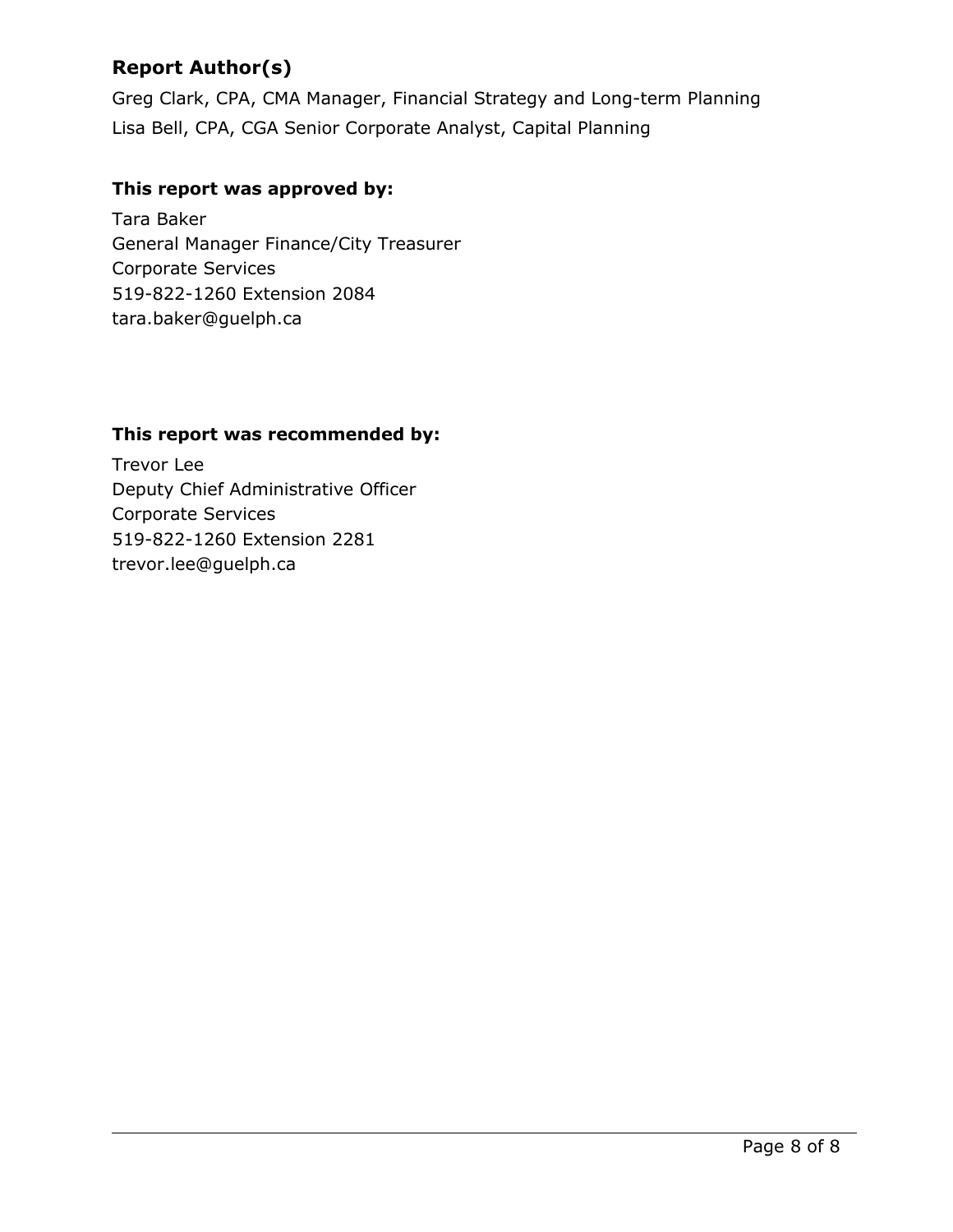# **Attachment-1 Q4, 2021 Capital Budget Adjustments**

#### **Table 1 – Summary of reallocations under \$100,000**

| <b>Description</b>                                                     | Amount \$ |
|------------------------------------------------------------------------|-----------|
| Additional funding required for accessible ramps/trails (PO0021 Parks  | 75,000    |
| <b>Facilities Renewal)</b>                                             |           |
| Additional funding required to closeout project (WT0007 Water Facility | 34,800    |
| Upgrades and Studies)                                                  |           |
| <b>Grand Total</b>                                                     | 109,800   |

#### **Table 2 - Reallocations greater or equal to \$100,000 and under \$500,000**

| ID                 | <b>Transfer From</b>                                     | <b>Transfer To</b>                                 | <b>Entry Description</b>                       | Amount \$ |
|--------------------|----------------------------------------------------------|----------------------------------------------------|------------------------------------------------|-----------|
| <b>BR-21CAP-84</b> | PL0056 Urban<br>Design Guidelines<br>(\$188,500)         | PL0022<br>Clair/Maltby<br>Secondary<br>Plan        | Additional funding<br>for Clair-Maltby<br>work | 150,000   |
|                    | PL0057 Community<br><b>Land Use Studies</b><br>\$166,600 | GG0256<br>Clearing<br>Account for<br>Reallocations |                                                | 205,100   |
| <b>Grand Total</b> | n/a                                                      | n/a                                                | n/a                                            | 355,100   |

#### **Table 3 - Reallocations greater than \$500,000**

Based on the total reallocated to one capital account

To be approved by Council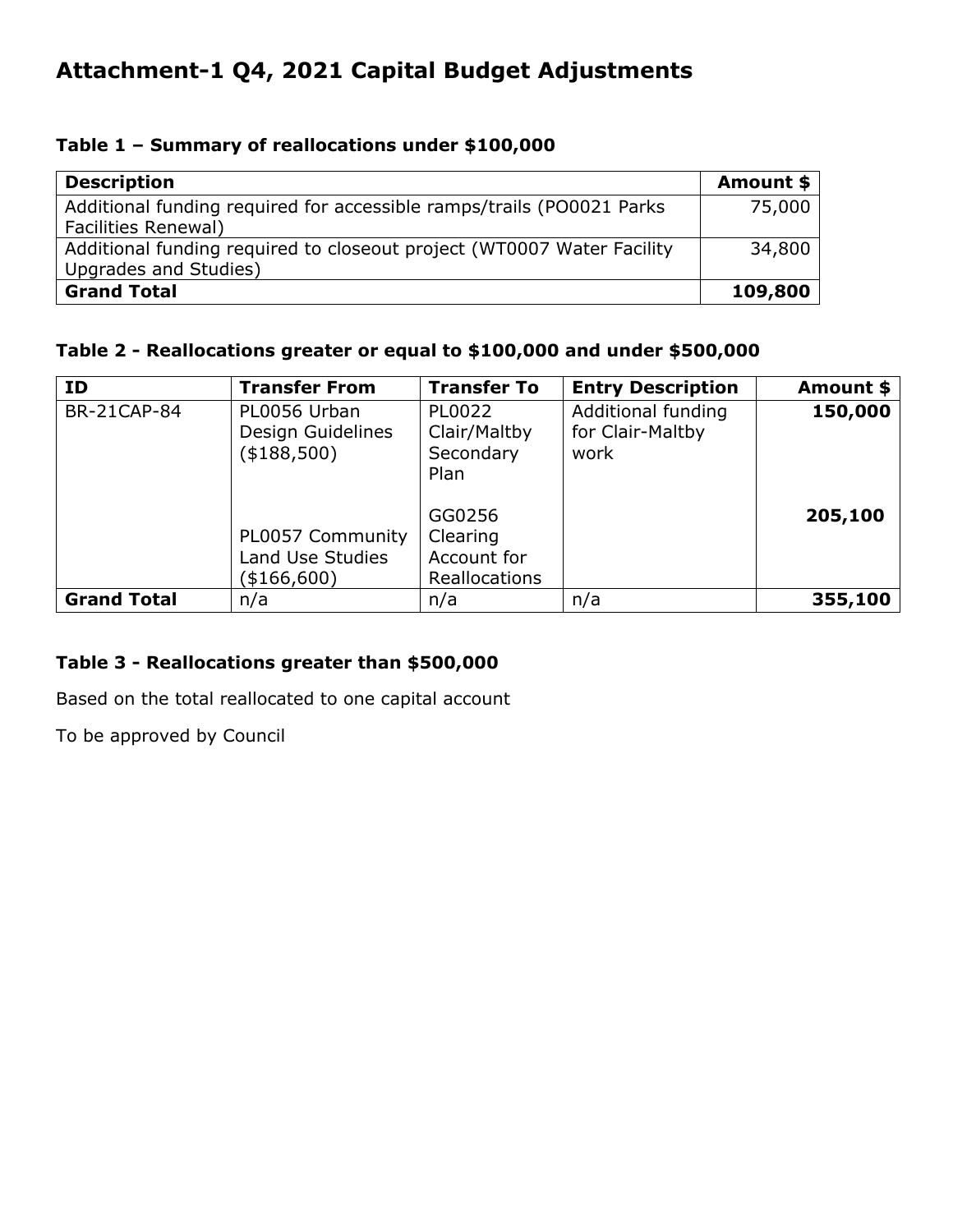<span id="page-9-0"></span>

| <b>ID</b>                | <b>Transfer From</b>                     | <b>Transfer To</b>           | <b>Entry Description</b>                            | Amount \$ |
|--------------------------|------------------------------------------|------------------------------|-----------------------------------------------------|-----------|
| BR-21CAP-581             | CT0002 Culture                           | FM0003 Drill                 | <b>Additional funds</b>                             | 2,500,000 |
|                          | <b>Facilities Renewal</b>                | Hall                         | required for building                               |           |
|                          | (\$150,000)                              | Assessment                   | stabilization. Funds                                | 243,200   |
|                          | GG0158 Courts Facility                   | and Repair                   | were re-budgeted in<br>the originating              |           |
|                          | Renewal (\$1,000,000)                    | GG0256                       | accounts in the 2022                                |           |
|                          |                                          | Clearing                     | capital budget.                                     |           |
|                          | GG0245                                   | Account for                  |                                                     |           |
|                          | Administration                           | Reallocations                | Non-eligible funds from                             |           |
|                          | <b>Facilities Renewal</b>                |                              | GG0158 Courts Facility                              |           |
|                          | (\$150,000)                              |                              | Renewal to be directed<br>to GG0256.                |           |
|                          | PO0021 Parks Facilities                  |                              |                                                     |           |
|                          | Renewal (\$100,000)                      |                              |                                                     |           |
|                          | RF0080 Facilities                        |                              |                                                     |           |
|                          | Renewal (Recreation)                     |                              |                                                     |           |
|                          | ( \$1,100,000)                           |                              |                                                     |           |
|                          | GG0233 Facilities                        |                              |                                                     |           |
|                          | Renewal (Transit)                        |                              |                                                     |           |
|                          | $(*243,200)$                             |                              |                                                     |           |
| BR-21CAP-49 <sup>2</sup> | PN0043 Metcalfe-<br>Speedvale / Eramosa- |                              | <b>Additional funding</b><br>required due to excess | 1,494,300 |
|                          | Phase 2-Terry /                          |                              | soil regulations as well                            |           |
|                          | Eramosa                                  |                              | as increased costs for                              |           |
|                          |                                          |                              | PVC pipe.                                           |           |
| BR-21CAP-56 <sup>2</sup> | PN0264 York- GJR                         |                              | Additional funding                                  | 1,010,000 |
|                          | Spurline -Stevenson                      |                              | required to cover                                   |           |
|                          |                                          |                              | unforeseen costs                                    |           |
|                          |                                          |                              | related to disposal of<br>excess non-hazardous      |           |
|                          |                                          |                              | contaminated soils                                  |           |
|                          |                                          |                              | (per regulation).                                   |           |
| BR-21CAP-76 <sup>2</sup> | ST0003 Biosolids                         | ST0001 Plant                 | Additional funding for                              | 532,000   |
|                          | <b>Facility Upgrade</b>                  | Generators                   | work needed to bring                                |           |
|                          |                                          |                              | generators up to                                    |           |
|                          |                                          | GG0256                       | current TSSA code                                   | 350,000   |
|                          |                                          | Clearing                     |                                                     |           |
|                          |                                          | Account for<br>Reallocations |                                                     |           |

<sup>&</sup>lt;sup>1</sup> From Second Quarter 2021 Budget Monitoring Report 2021-260

<sup>2</sup> From Third Quarter 2021 Budget Monitoring Report 2021-368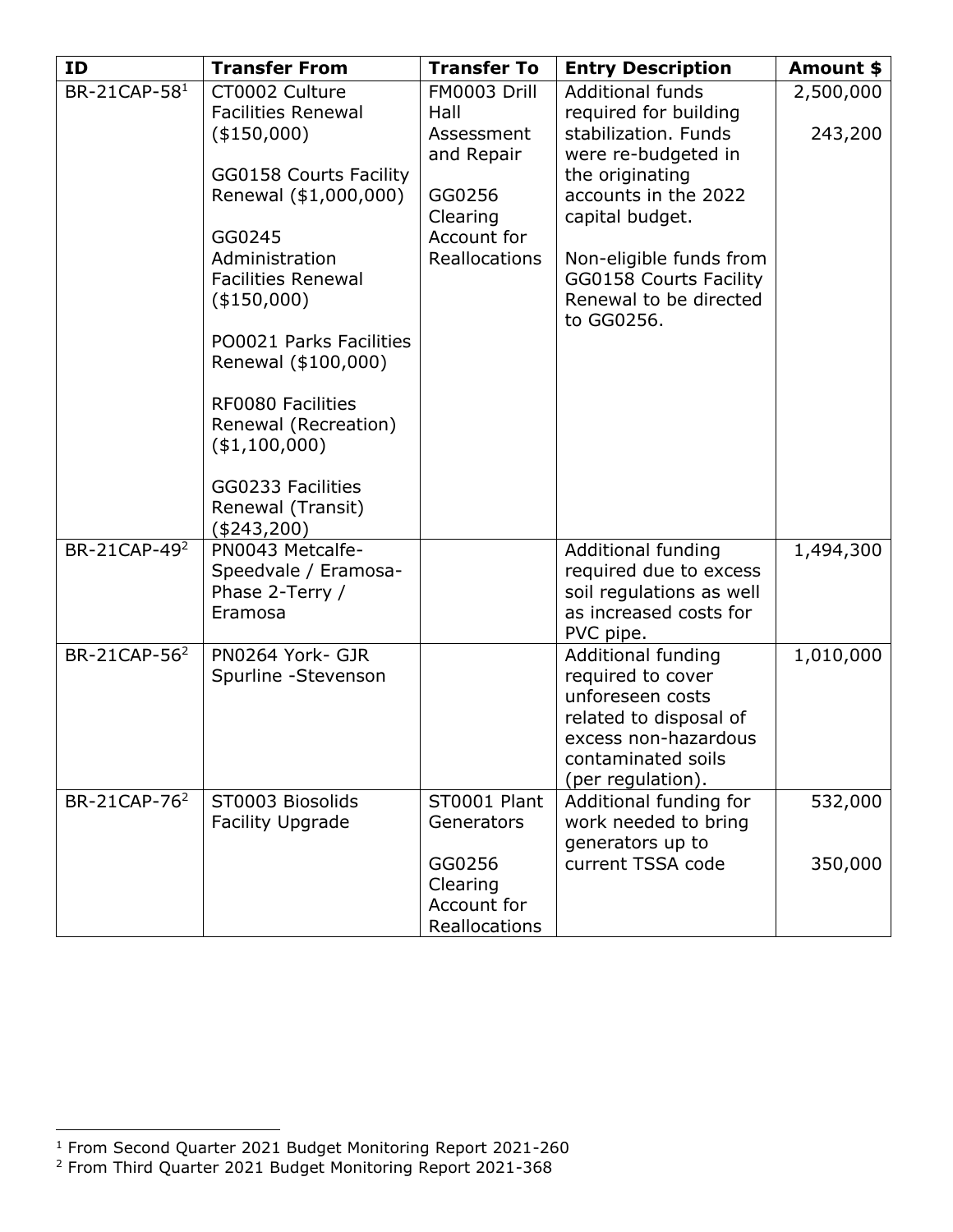| <b>ID</b>                | <b>Transfer From</b>                                                                                                                                                                                                                                                                                                                                                                                      | <b>Transfer To</b>                                                                       | <b>Entry Description</b>                                                                                      | Amount \$ |
|--------------------------|-----------------------------------------------------------------------------------------------------------------------------------------------------------------------------------------------------------------------------------------------------------------------------------------------------------------------------------------------------------------------------------------------------------|------------------------------------------------------------------------------------------|---------------------------------------------------------------------------------------------------------------|-----------|
| BR-21CAP-77 <sup>2</sup> | PN0025 Bagot Street -<br>Drew to Mercer<br>(\$38,000)<br>PN0060 Wyndham St<br>- Phase $1$ - Carden to<br>MacDonell (\$97,000)<br>PN0061 Wyndham St<br>$-$ Phase 3 $-$ Cork to<br>Douglas (\$114,000)<br>PN0004 100 Steps<br>(\$229,000)<br>PN0748 Eramosa -<br>Metcalfe to Glenhill<br>$(*14,000)$<br>PN0011 Norwich<br>Pedestrian Bridge<br>(\$163,400)<br>PN0102 Water - Maple<br>to Gordon (\$174,700) | <b>PN0879</b><br>Downtown<br>Infrastructure<br>Revitalization<br>Program<br>Coordination | Additional funding to<br>complete necessary<br>work for overall<br>program scoping and<br>preliminary costing | 830,100   |
| <b>BR-21CAP-88</b>       |                                                                                                                                                                                                                                                                                                                                                                                                           | SC0062                                                                                   | <b>Additional funds</b>                                                                                       | 1,055,000 |
|                          | GG0256 Clearing<br>Account for                                                                                                                                                                                                                                                                                                                                                                            | Sewer                                                                                    | required for                                                                                                  |           |
| 8 <sub>k</sub>           | <b>Reallocations</b><br>(\$825,000)                                                                                                                                                                                                                                                                                                                                                                       | Emergency<br>Repairs                                                                     | emergency sewer main<br>repair                                                                                |           |
| <b>BR-21CAP-92</b>       |                                                                                                                                                                                                                                                                                                                                                                                                           |                                                                                          |                                                                                                               |           |
|                          | ST0003 Biosolids<br><b>Facility Upgrade</b><br>(\$353,900)                                                                                                                                                                                                                                                                                                                                                | GG0256<br>Clearing<br>Account for<br>Reallocations                                       |                                                                                                               | 123,900   |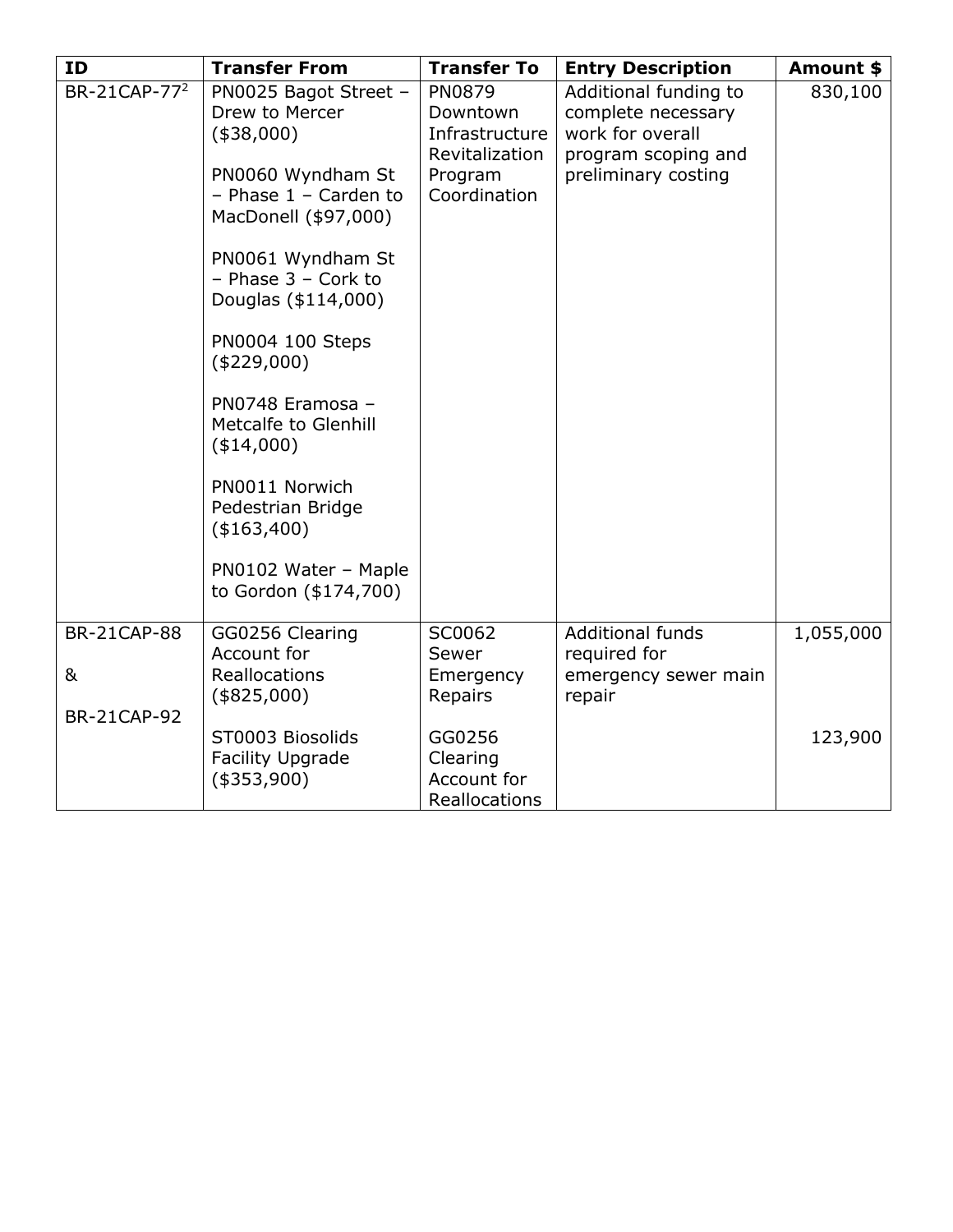| ID.                | <b>Transfer From</b>                                                                   | <b>Transfer To</b>                                                           | <b>Entry Description</b>                                               | Amount \$ |
|--------------------|----------------------------------------------------------------------------------------|------------------------------------------------------------------------------|------------------------------------------------------------------------|-----------|
| <b>BR-21CAP-91</b> | WC0006 Resource<br><b>Innovation Centre</b><br>Equipment<br>Replacement<br>( \$11,600) | WP0006<br><b>Public Drop</b><br><b>Off Scales</b><br>and Software<br>Upgrade | Additional funding<br>required due to<br>unforeseen geology<br>issues. | 869,600   |
|                    | <b>WC0018 Materials</b><br><b>Recovery Facility</b><br>(\$240,000)                     |                                                                              |                                                                        |           |
|                    | WC0020 Organic<br><b>Waste Processing</b><br>Facility (\$468,000)                      |                                                                              |                                                                        |           |
|                    | WC0025<br><b>Administration Building</b><br>(\$150,000)                                |                                                                              |                                                                        |           |
| <b>Grand Total</b> | n/a                                                                                    | n/a                                                                          | n/a                                                                    | 9,008,100 |